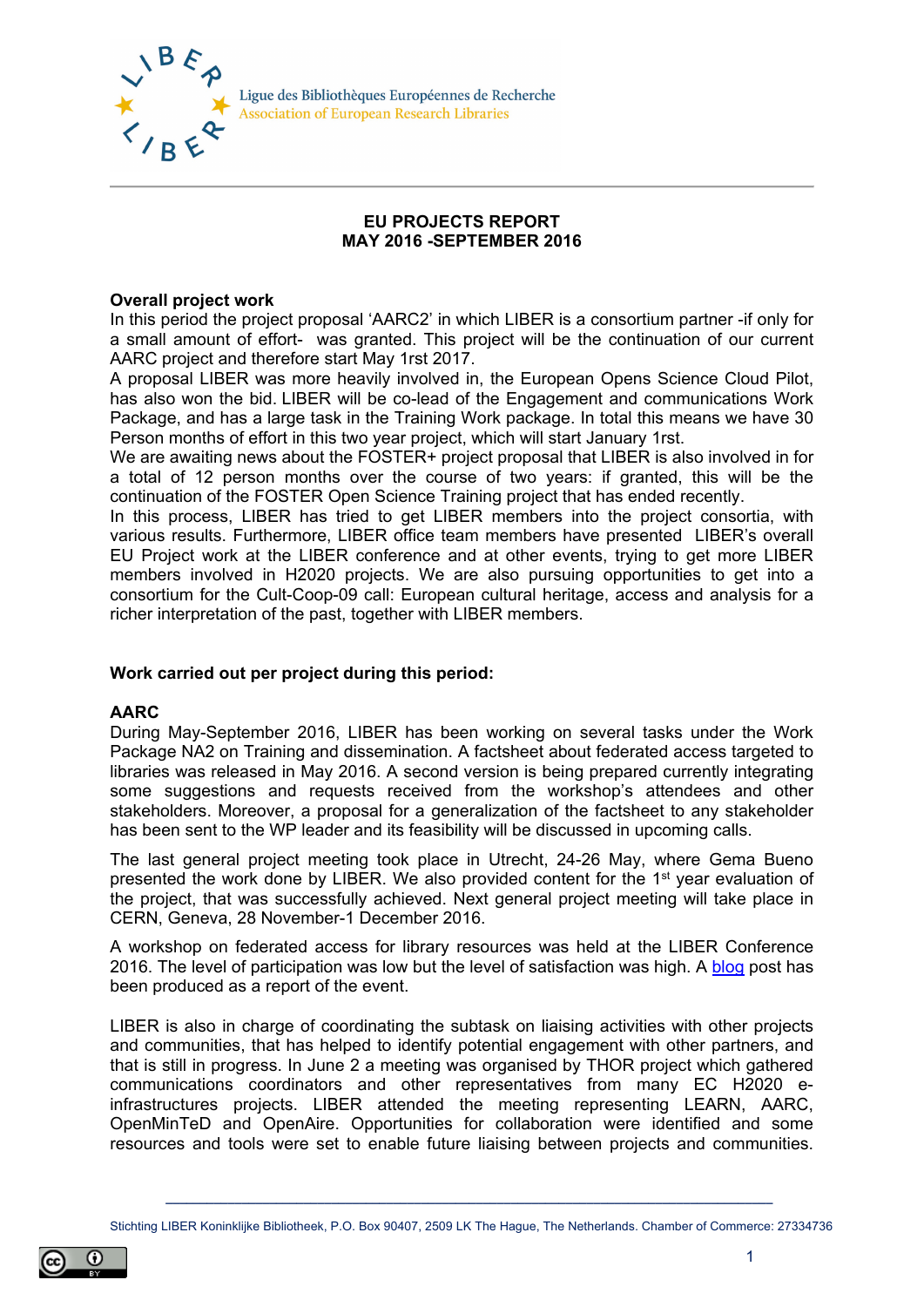The WP leader is in the process of replacement and so will be during the month of October; a LIBER/GEANT work meeting in Amsterdam is being scheduled with the new leader in order to define the plan of action for the liaising subtask.

# **LIBER Members involved in the project:**

- 1. [The Moravian Library,](https://www.mzk.cz/en) Brno, Czech Republic
- 2. [KIT Library,](http://www.bibliothek.kit.edu/cms/english/) Karlsruhe, Germany

## **EUDAT**

LIBER led on the timely completion of the EUDAT Deliverable 2.5 - Guidelines on Open Access and Restricted Data. We managed the development of content from the consortium partners, and contributed directly to the EU legislation sections and the implications for data centres following adoption of the EU General Data Protection Regulation (GDPR). These guidelines will now be reviewed by a legal expert and then built upon further to include ethical considerations in dealing with restricted data (beyond personal data).

An internal report has been produced by LIBER Officer Gema Bueno as part of the Task 4.1 Scientific Communities Environments and Requirements. The *Report on Pan-European activities and trends in research data management in libraries*, provides a landscape study of academic libraries in Europe in regards to research data management trends. The study addresses the question on how RDM is understood by libraries, and the different levels of awareness that currently exist within the community. The report synthesises also the main outcomes from a recent study on research data services in Europe, based on a survey conducted in the spring of 2016 by an international research team funded by LIBER and DataONE. We are currently discussing how to disseminate this report with the EUDAT team.

In the dissemination works package LIBER created a poster for the LIBER conference and presented EUDAT in a lightning talk. LIBER also worked on a booklet of flyers about EUDAT, with specific information for different stakeholders. LIBER presented these flyers at the EUDAT booth at the Digital Infrastructures for Europe conference in Krakow in September. At this conference, we also held video interviews with organisations who have replied to EUDAT's datapilots and are running EUDAT services successfully. The video will soon be published on the EUDAT website.

## **LIBER Members involved in the project:**

- 1. [University of Helsinki](https://www.helsinki.fi/en) / [The National Library of Finland,](http://www.nationallibrary.fi/) Helsinki, Finland
- 2. [Uppsala University Library,](http://www.uu.se/) Uppsala, Sweden
- 3. [Lund University Libraries,](http://www.lub.lu.se/en/lund-university-libraries) Lund, Sweden
- 4. [Main Library, University of Edinburgh,](http://www.ed.ac.uk/information-services/library-museum-gallery) Edinburgh, United Kingdom

## **FOSTER**

The [FOSTER](https://www.fosteropenscience.eu/) project was granted a 6-month extension, and it run until July 2016. During this last reporting period LIBER continued to work on the project promotion and dissemination, especially in regards to the online courses that are being deployed at the FOSTER portal.

In June 2016 LIBER released the course ["Open Science at the core of Libraries"](https://www.fosteropenscience.eu/content/open-science-core-libraries), authored by Gema Bueno and available at the FOSTER Portal. It is introductory course addressed to librarians aiming to gain understanding of the implications of Open Science, the potential opportunities and possible challenges, and check on existing best practices to deal with them.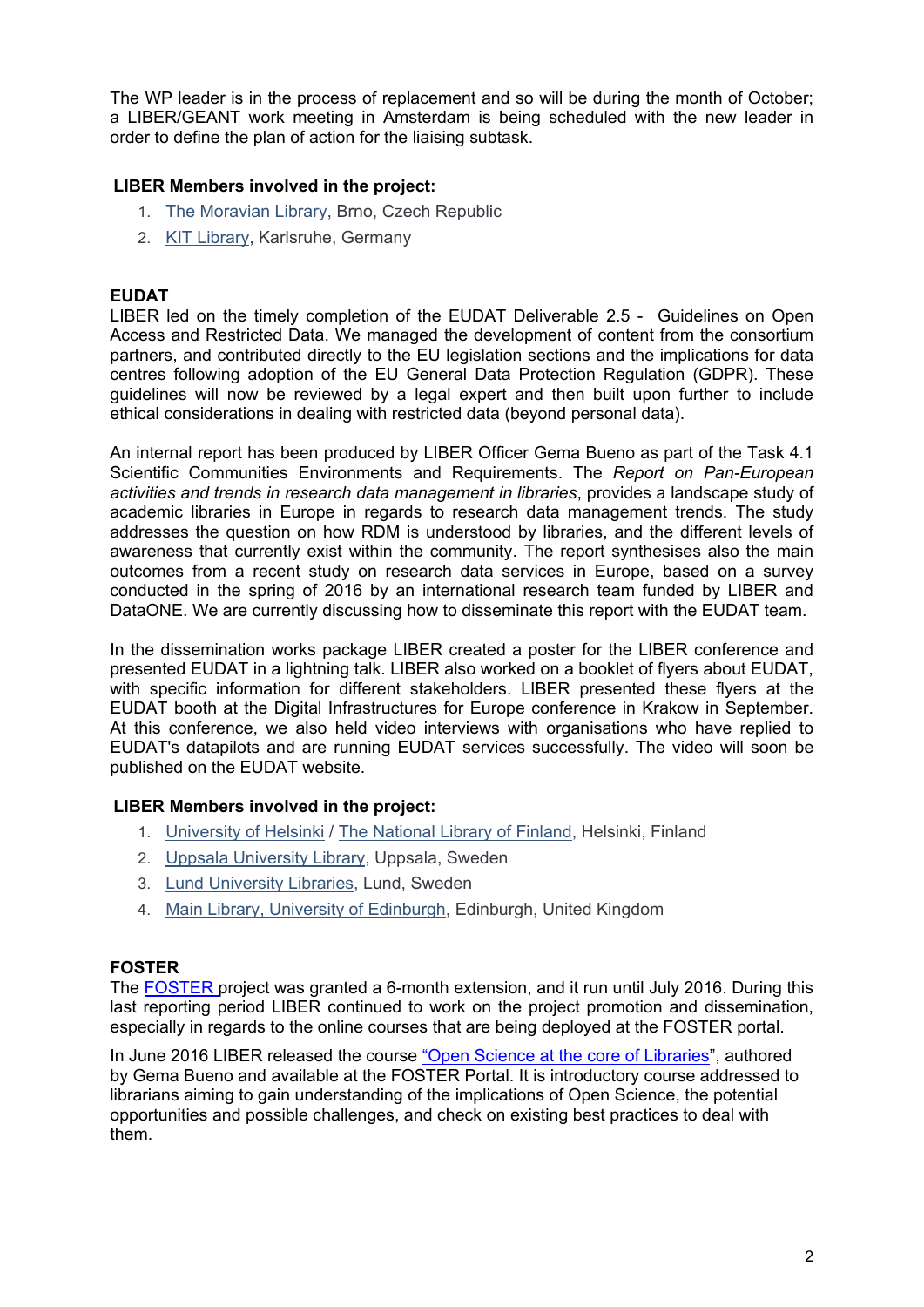Also in June 2016, LIBER held a [workshop](https://www.fosteropenscience.eu/event/foster-workshop-liber-2016-open-science-core-libraries) at the LIBER Conference 2016 targeted at librarians and other stakeholders on Open Science, with over 40 attendees and 7 FOSTER project partners from 16 European countries, and a high satisfaction rating..

For the graduate schools work package, LIBER carried out a preliminary analysis on the current doctoral training programs at several European countries in order to identify the existence, but also the lack of training on Open Science topics. This work served as a basis for the Graduate schools WP final report, and as preliminary work for the submission of a RDA Working Group to build capacity in Grad Schools to train on Open Data and RDM.

Finally, LIBER was represented by Melanie Imming at the final project meeting that was held in Helsinki the  $28<sup>th</sup>$  June 2016. A final project task was agreed, consisting on a follow up of the Liaison with other communities deliverable, and is currently on-going work although the project is officially ended.

## **LIBER Members involved in the project:**

- 1. University of Minho [Documentation Services,](http://www.sdum.uminho.pt/) Minho, Portugal
- 2. [The Open University Library,](http://www.open.ac.uk/) Milton Keynes, United Kingdom
- 3. [Couperin,](http://www.couperin.org/) Paris, France
- 4. [University of Warsaw Library,](http://www.buw.uw.edu.pl/en/) Warsaw, Poland
- 5. [Glasgow University Library,](http://www.gla.ac.uk/services/library/) Glasgow, United Kingdom
- 6. [Main Library, University of Edinburgh,](http://www.ed.ac.uk/information-services/library-museum-gallery) Edinburgh, United Kingdom
- 7. [Georg August Universität, Göttingen,](http://www.uni-goettingen.de/) Göttingen, Germany

## **FUTURE TDM**

FutureTDM has had an incredibly busy few months. As project lead on stakeholder engagement activities, LIBER has been overseeing and participating in the continuation of the project knowledge cafes around the EU. These included Portoroz at the LREC Conference in May and then three more in June – Berlin, Warsaw and of course Helsinki. Our LIBER event was held jointly with OpenMinTeD and survey results show there was a 100% satisfaction rating!

As engagement is so closely tied to dissemination, LIBER have been greatly improving the communication aspects of FutureTDM. To help highlight the project and how stakeholder engagement is so important to improving TDM uptake, we produced a project animation video which was publicised on the FutureTDM website and through our mail outs and social media. We wrote 4 blogs for the website including a reportage from our visit to the European Space Agency and an interview with a leading digital MEP (Julia Reda) ahead of the FutureTDM workshop in Brussels.

Speaking of which, LIBER organised an incredibly successful first workshop for the project which we held having secured the sponsorship from the digital agenda intergroup (76 cross party MEPS involved in digital affairs). We invited the Brussels policy community (and beyond) to this event. Around 60 attendees included EU policy shapers - advocacy organisations and representatives from the Parliament Commission and Council - alongside the broader TDM community that we have been engaging with for the past year. Speakers from the project consortium included our own Susan Reilly. We also heard presentations from the TDM community (University and Startup) and from OpenMinTeD. Feedback was prioritised via a session from the floor an online poll and feedback cards in the delegate packs. Three MEPs chaired the sessions. As well as the running of the workshop itself, LIBER ensured that the dissemination materials were impactful – writing up all three of the awareness stories from the TDM community. Media and information from the workshop can be found in our blog at [futuretdm.eu](http://www.futuretdm.eu/)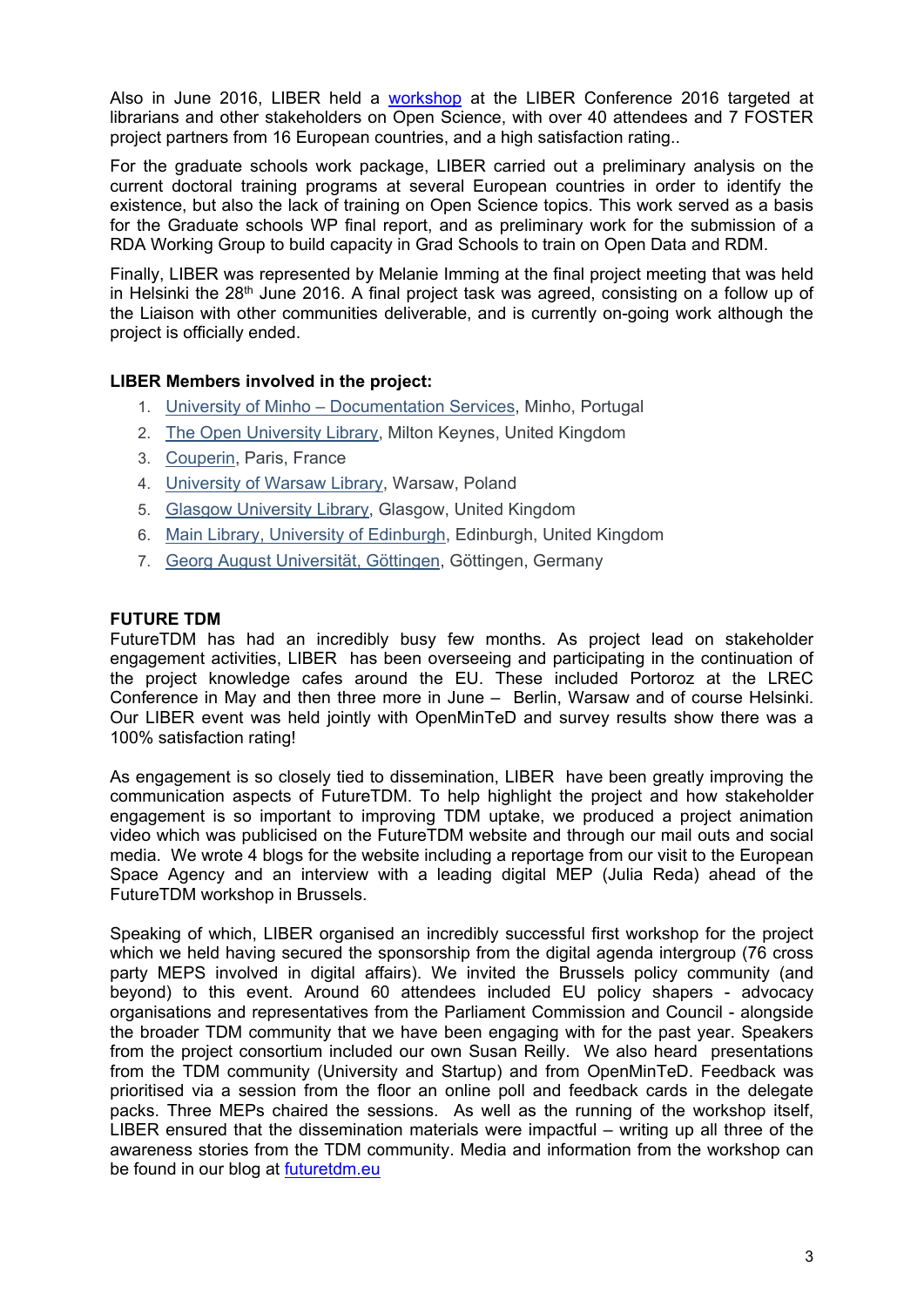LIBER has also been presenting the project at relevant stakeholder events including TDM in cultural heritage at the EC member state expert group on digitisation and digital preservation meeting in Luxembourg and the annual IFLA conference. We are continuing to feed the view from libraries into the other work packages within FutureTDM having reviewed and contributed to several deliverables and posters. At present we are contributing to the policy recommendations work package (5).

Finally we had a very successful mid-term review at the Commission in Brussels on 4 July. LIBER presented WP2 and the feedback from the reviewers was very positive – particularly in relation to the stakeholder engagement and communication planning deliverables we submitted.

## **LIBER Members involved in the project:**

- 1. [Radboud University Library,](http://www.ru.nl/ubn/) Nijmegen, Netherlands
- 2. [The British Library,](http://www.bl.uk/) London, United Kingdom
- 3. [University of Amsterdam,](http://www.uva.nl/en/home) Amsterdam, Netherlands

## **LEARN**

[LEARN](http://learn-rdm.eu/) started in June 2015, and is currently in the equator of its second year. In the period May – September 2016, may activities have been undertaken.

The first LEARN Workshop organised by LIBER took place the 28<sup>th</sup> of June as a LIBER 2016 pre-conference workshop. A total of 65 registered delegates attended the day, coming mainly from the host country Finland, but also from 13 other European countries, Israel and the United States. Attendees comprised librarians, IT staff, researchers, research funders, research organisations and publishers. The workshop received a high approval rating (100% of 24 respondents to the LIBER 2016 Conference survey) and a score of 4,6 over 5 from 27 respondents to the specific workshop [survey.](http://learn-rdm.eu/en/workshops/3rd-workshop/evaluation) A [blog](http://learn-rdm.eu/en/3rd-learn-workshop-took-place-in-helsinki-28th-june/) post on the event was published providing links to the various outputs and a [Deliverable](http://learn-rdm.eu/wp-content/uploads/LEARN_D1-3_2016-09-30_v1.0_final.pdf) is available with detailed reporting on the event.

The forth LEARN Workshop will take place the 27<sup>th</sup> October in Santiago de Chile, and LIBER is supporting its organization with active dissemination, publication of website content as the Workshop description and programme, and preparing the registration form, among other tasks.

LIBER coordinates the work package on Dissemination and Communication, being responsible for the web content management and maintenance, promotional materials, social communications (Twitter account and LinkedIn group), promoting the work done by LEARN project partners. At the time being, a translations of the main website contents into Spanish is being finalised. The project has a wide Spanish speaking audience as 2 of its 5 partners (and therefore 2 of the 5 LEARN Workshops), are based in Spain and Chile, and address a wider community in Latin America. The translation was considered a fundamental step in order to have a wider impact among these communities.

The project is also working in liaising with other projects and communities, as RDA Europe. In June 2 a meeting was organised by THOR project which gathered communications coordinators and other representatives from many EC H2020 e-infrastructures projects. LIBER attended the meeting representing LEARN, AARC, OpenMinTeD and OpenAire. Opportunities for collaboration were identified and some resources and tools were set to enable future liaising between projects and communities.

LIBER also contributes to the other Work Packages. An RDM Toolkit is being developed under the coordination of UCL for which LIBER has secured a case study from 4TU.Data Centrum. A model template for Research Data Management policies has been produced by UNIVIE and an online version of its Evaluation Grid is being currently developed. Also, a survey on the institutional level of readiness for research data management has been published and widely disseminated, with a multilingual emailing campaign targeted to heads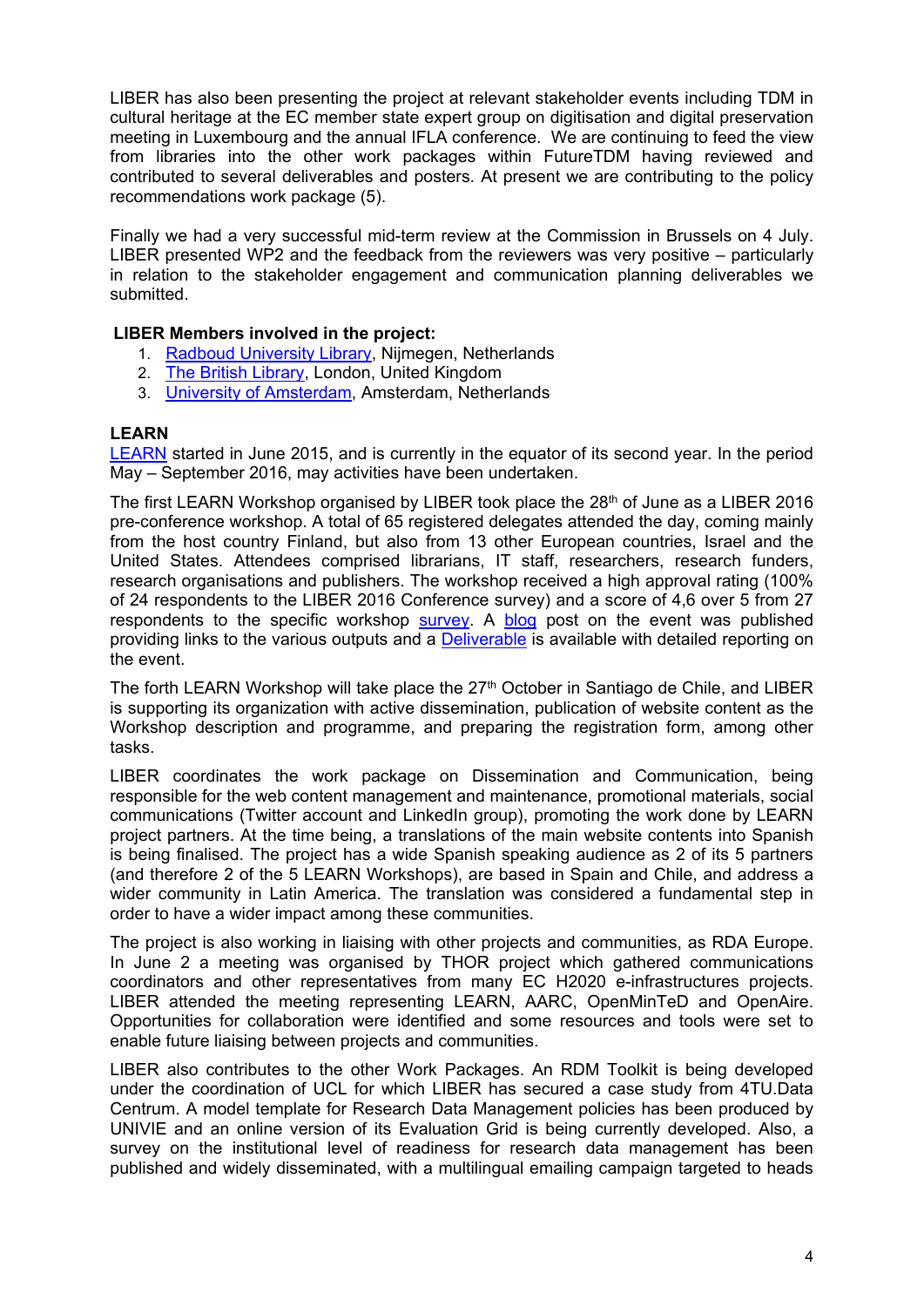of research libraries. Some initial results have been already published and the survey is still open, gathering answers from all over the world.

# **LIBER Members involved in the project:**

- 1. [Vienna University Library and Archives,](http://bibliothek.univie.ac.at/english/) Vienna, Austria
- 2. [CRAI Libraries University of Barcelona,](http://crai.ub.edu/en/about-crai/libraries) Barcelona, Spain
- 3. [University College London,](http://www.ucl.ac.uk/library) London, United Kingdom

## **OpenAIRE2020**

Seven months away from the FP7 Post-Grant Open Access Pilot end-date of Apr 30th, 2017, this post-grant funding initiative has already funded over 600 Open Access articles, books, book chapters and conference proceedings.

Pre-payment agreements with four publishers – BioMed Central, BMJ, Copernicus and Wiley – are being implemented since early June and are quickly becoming a popular procedure among researchers for getting their journal articles funded. This is also proving very useful for establishing contact with project coordinators.

The parallel call for funding APC-free Open Access journals issued early May resulted in 11 funded bids from 10 European countries. Funding will be awarded to implement technical improvements on their publishing standards. Interesting possibilities for collaboration across bids are being explored given the significant overlap in the technical improvement plans they proposed.

A call for bids for a market analysis report on Open Access publishing was released mid-September. This report, to be produced by an external consultant, is one of the key outputs of our Work Package. It will analyse the results of this post-grant funding initiative in the framework of an evolving Open Access publishing landscape.

National OpenAIRE Workshops to be held in various countries (UK, Serbia, Denmark) in forthcoming months have asked for presentations of the post-grant pilot, which will provide additional dissemination opportunities. An intensive outreach activity towards researchers and institutions keeps taking place besides these event presentations.

## **LIBER Members involved in the project:**

- 1. [Couperin,](http://www.couperin.org/) Paris, France
- 2. [Georg August Universität, Göttingen,](http://www.uni-goettingen.de/) Göttingen, Germany
- 3. [Konstanz University Library,](http://www.ub.uni-konstanz.de/en/welcome/) Konstanz, Germany
- 4. [Bielefeld University Library,](http://www.ub.uni-bielefeld.de/english/) Bielefeld, Germany
- 5. [University and National Library Debrecen,](http://www.unideb.hu/portal/en/node/1835) Debrecen, Hungary
- 6. [Latvia University Library,](http://www.lu.lv/eng/library/) Riga, Latvia
- 7. [Library University of Luxembourg,](http://wwwen.uni.lu/library) Luxembourg
- 8. [Malta University Library,](https://www.um.edu.mt/library) Msida, Malta
- 9. [TU Delft Library,](http://www.library.tudelft.nl/) Delft, Netherlands
- 10. [University of Amsterdam Library,](http://www.uva.nl/en/home) Amsterdam, Netherlands
- 11. [Oslo University Library,](http://www.ub.uio.no/english/) Oslo, Norway
- 12. [University of Warsaw Library,](http://www.buw.uw.edu.pl/en/) Warsaw, Poland
- 13. University of Minho [Documentation Services,](http://www.sdum.uminho.pt/) Minho, Portugal
- 14. [Slovak Centre of Scientific and Technical Information,](http://www.cvtisr.sk/en.html?page_id=58) Bratislava, Slovakia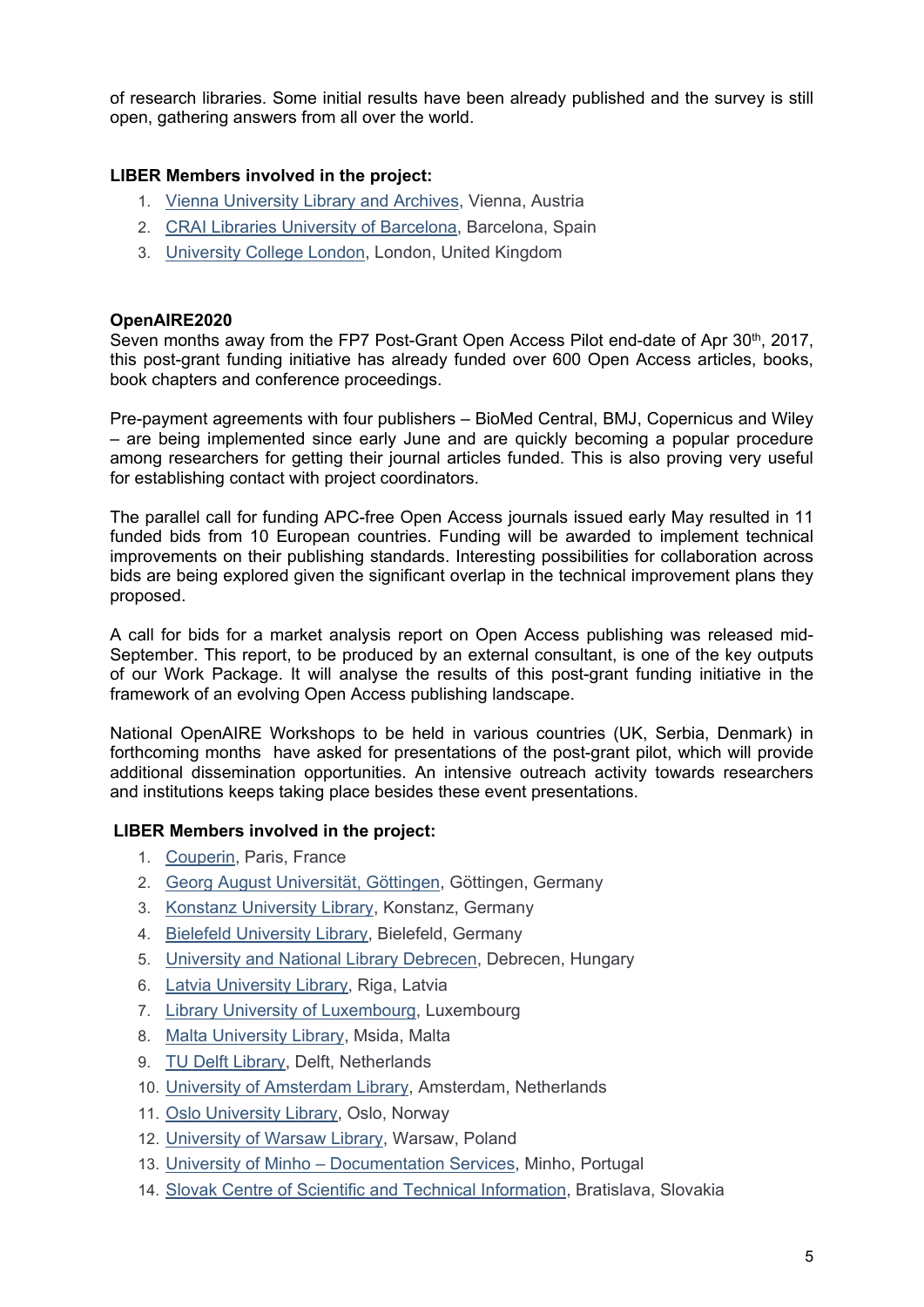- 15. [National Library of Sweden,](http://www.kb.se/english/) Stockholm, Sweden
- 16. [Izmir Institute of Technology,](http://www.iyte.edu.tr/AnaSayfa.aspx?d=ENG) Izmir, Turkey

# **OpenMinTeD**

The text and data mining project "OpenMinTeD" is halfway through the project and is well underway to create an impactful infrastructure for text and data miners. As part of the work in the Dissemination work package, LIBER organised three stakeholder workshops in June and July: a workshop for repository managers was held in Dublin at the Open Repositories conference, a workshop for librarians was held at the LIBER conference and a workshop for text and data mining researchers was held at the JCDL conference in Newark. It was interesting to talk with different stakeholder groups about text and data mining and to discover both differences and similarities in the work they do or would like to do on this topic. In September, the full consortium gathered for a plenary meeting in which they reflected on the work done so far and discussed strategies for the upcoming second half of the project. LIBER also contributed by giving a workshop on "Communicating OpenMinTeD", in which the consortium members learned how to explain the OpenMinTeD project to specific audiences through tailored messages. This was perceived as a very useful workshop and LIBER was invited to host communication workshops at all the upcoming consortium meetings.

LIBER has also been active in the Training work package, in which we work on building an online Knowledge Base about text and data mining. The Knowledge Base will feature trainings and guides for the project's main stakeholders and will be hosted on the FOSTER training platform. As librarians are one of the main stakeholder groups, the Knowledge Base will also host information and guides for librarians, and is expected to go live in the first quarter of 2017.

## **LIBER Members involved in the project:**

- 1. [University of Amsterdam Library,](http://www.uva.nl/en/home) Amsterdam, Netherlands
- 2. [EPFL Library,](http://library.epfl.ch/en) Lausanne, Switzerland
- 3. [John Rylands University Library,](http://www.library.manchester.ac.uk/rylands/) Manchester, United Kingdom
- 4. [Sheffield University Library,](https://www.sheffield.ac.uk/library) Sheffield, United Kingdom
- 5. [The Open University Library,](http://www.open.ac.uk/library/) Milton Keynes, United Kingdom

#### **Pasteur4OA**

LIBER helped the Pasteur4OA project end on a high note by organising a high-profile final conference for the project.

The event was titled Green Light for Open Access: Aligning Europe's OA Policies, and was highly praised by the some 150 delegates who attended. In a survey following the conference, 98% of delegates rated the content of the conference as either Excellent or Good.

LIBER took primary responsibility for planning the conference. Our tasks included (but were not limited to) finding a venue, creating a programme, inviting and liaising with speakers and delegates, and maintaining a conference website. Notably, LIBER also ensured that the event was officially associated with the Dutch Presidency of the EU.

All of these activities were coordinated with, and supported by, a planning group made up of key project partners. Additionally, LIBER recruited members of the Communications Work Package to support communications activities around the conference (eg. social media activity, reviewing the communications plan).

Following the conference, LIBER ensured that all tasks were brought to a close. Much of this involved communicating the outcomes of the conference, which was done via blog posts, a final conference report and a short video about the event. For the conference report and film, LIBER hired freelancers to write session summaries and collect footage. LIBER subsequently worked with the freelancers to edit, publish and promote the final materials.